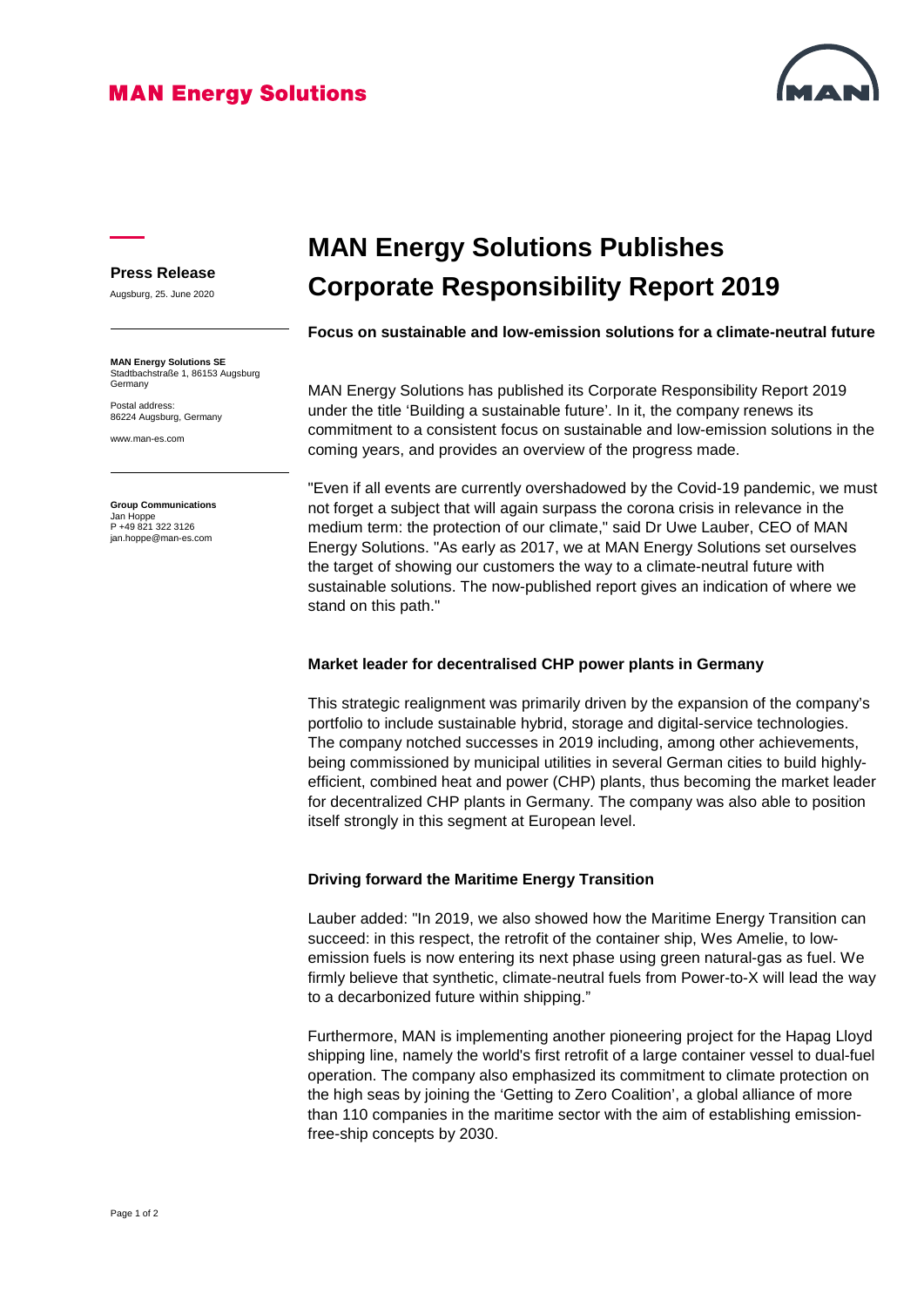

#### **Synthetic fuels for a climate-neutral future**

The reporting year also marked MAN Energy Solutions' entry into the hydrogen economy with its pro rata acquisition of the electrolysis technology company, H-TEC SYSTEMS. Together with other European manufacturers, the company also committed itself to upgrading its gas turbines to climate-neutral operation on 100% hydrogen by 2030.

#### **Climate protection at production sites**

MAN Energy Solutions also made measurable progress with climate protection and energy efficiency measures at its production sites. Compared to the previous year, CO2 emissions were reduced by 26,000 tons and, as in the previous year, total energy consumption was again reduced. Accordingly, the share of renewable energy in electricity consumption rose to 19.2%, compared with 7.7% in the previous year. The company also invested a further 2.3 million Euro in environmental-protection measures at its production sites.

"By 2018, we had already achieved our original target of reducing  $CO<sub>2</sub>$  emissions by 25% from 2008 to 2020. As of 2019, we were even able to reduce emissions by 33%," said Lauber. New long-term targets will be drawn up in the course of 2020.

The CR Report was prepared in accordance with the standards of the UN Global Reporting Initiative (GRI) whose ten universally-recognized principles on human rights, labor standards, environmental protection and anti-corruption are guiding principles for MAN Energy Solutions. In addition, the Code of Conduct provides binding, internal guidelines on how the company meets its social responsibility.

The complete Corporate Responsibilty Report 2019 can be found here.

<https://www.man-es.com/company/corporate-responsibility>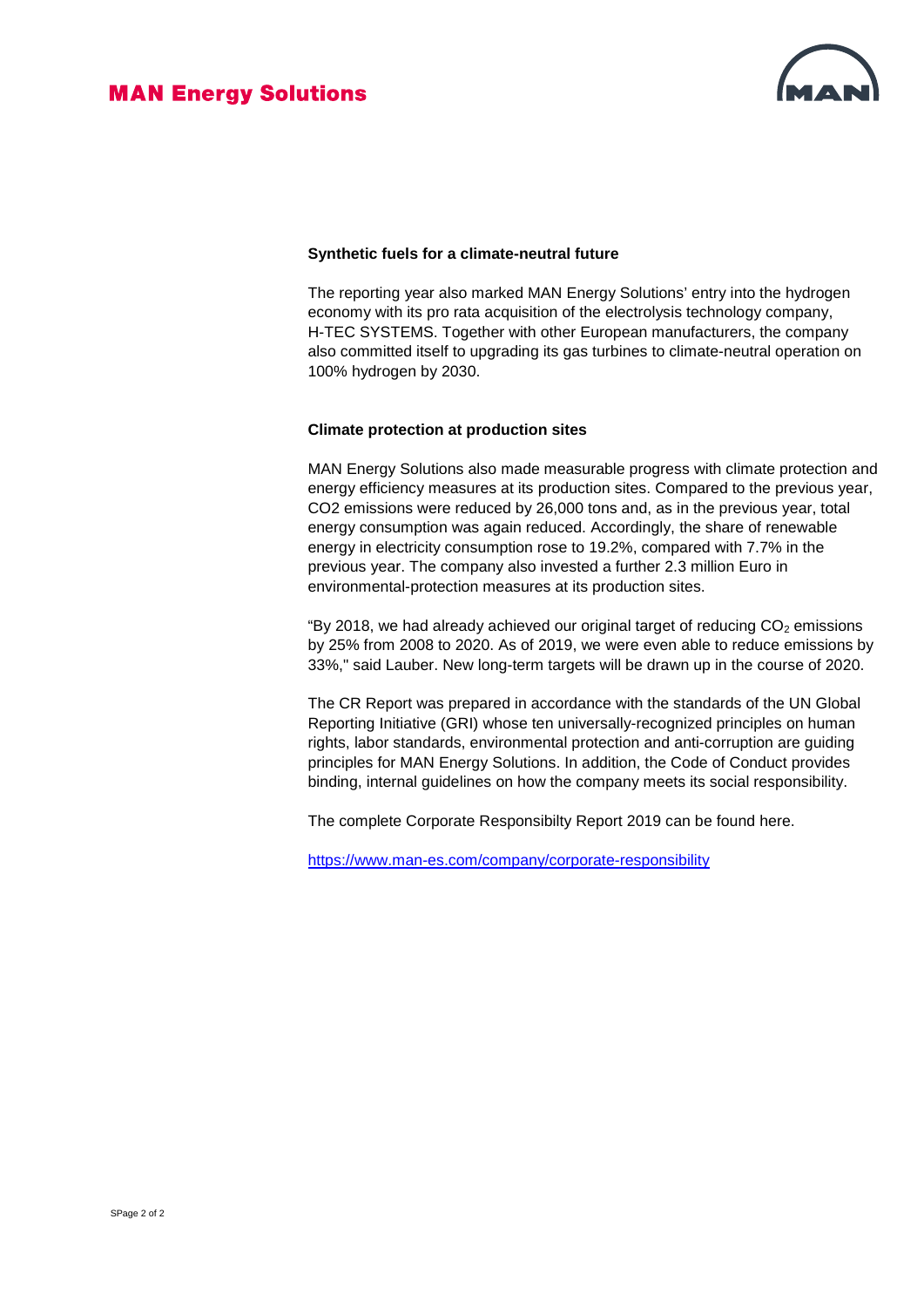



*MAN Energy Solutions has published its Corporate Responsibility Report 2019 under the title 'Building a sustainable future'.*



*In its Corporate Responsibility Report 2019, MAN Energy Solutions renews its commitment to a consistent focus on sustainable and low-emission solutions in the coming years.*